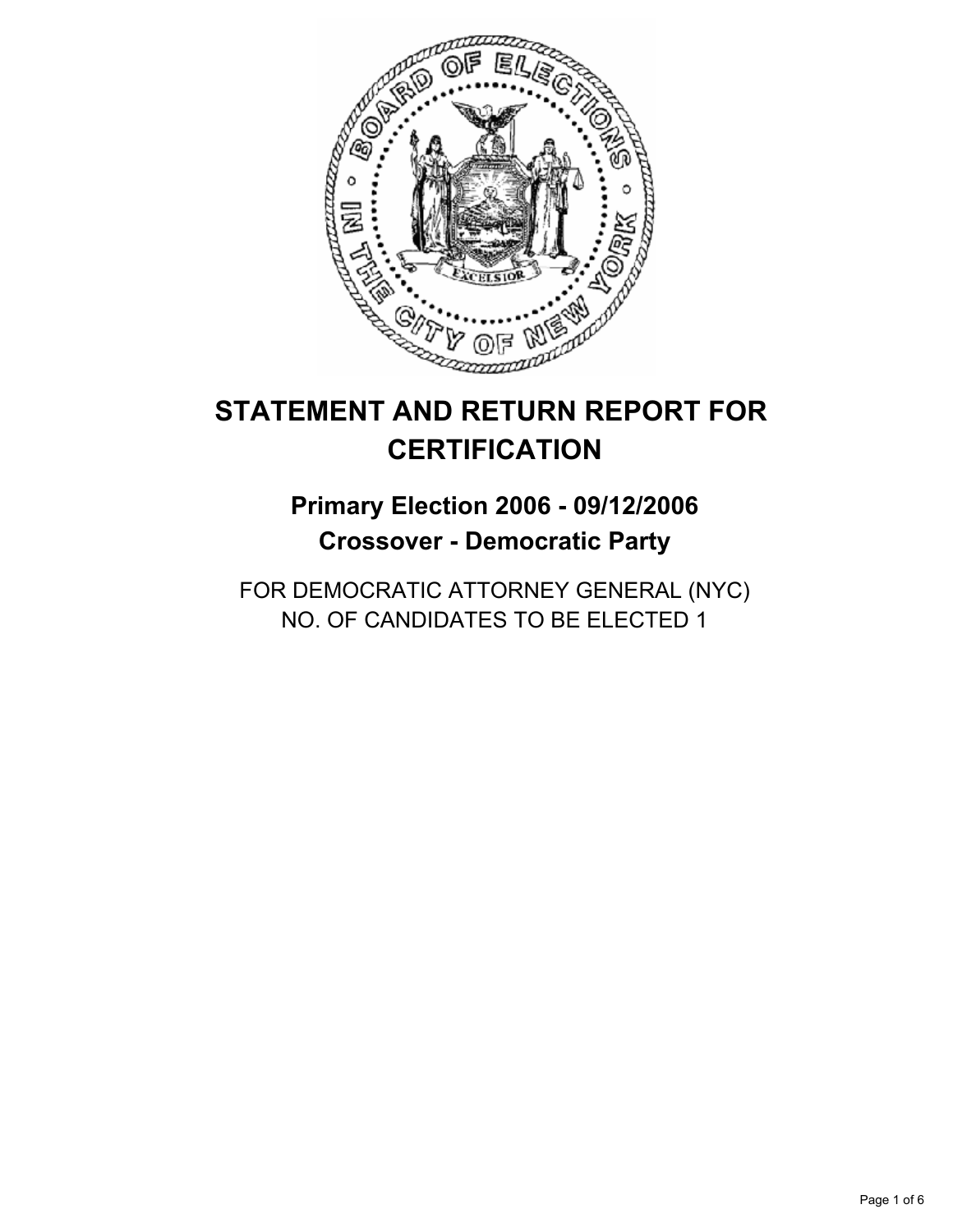

#### **New York County**

| <b>TOTAL VOTES</b>               | 121,232 |
|----------------------------------|---------|
| RONN JORDAN (WRITE-IN)           |         |
| RACHEL TREICHLER (WRITE-IN)      |         |
| NORMAN SIEGEL (WRITE-IN)         |         |
| LESLIE CROCKER SNYDER (WRITE-IN) |         |
| JOSEPH LIEBERMAN (WRITE-IN)      |         |
| DENISE O'DONNELL (WRITE-IN)      |         |
| CARL PERSON (WRITE-IN)           | 3       |
| BILL CLINTON (WRITE-IN)          |         |
| BELLA ABZUG (WRITE-IN)           |         |
| <b>SEAN PATRICK MALONEY</b>      | 13,896  |
| <b>CHARLES G KING</b>            | 3,748   |
| <b>MARK GREEN</b>                | 48,292  |
| ANDREW M CUOMO                   | 55,285  |
| <b>AFFIDAVIT</b>                 | 1,768   |
| <b>ABSENTEE/MILITARY</b>         | 2,403   |
| <b>EMERGENCY</b>                 | 826     |

#### **Bronx County**

| <b>EMERGENCY</b>               | 250    |
|--------------------------------|--------|
| ABSENTEE/MILITARY              | 1,888  |
| AFFIDAVIT                      | 832    |
| ANDREW M CUOMO                 | 31,868 |
| <b>MARK GREEN</b>              | 16,387 |
| <b>CHARLES G KING</b>          | 2,736  |
| <b>SEAN PATRICK MALONEY</b>    | 6,185  |
| ERIC BERENSTEIN (WRITE-IN)     |        |
| HARRIET TUBMAN (WRITE-IN)      |        |
| <b>JESUS CHRIST (WRITE-IN)</b> |        |
| <b>WESTON (WRITE-IN)</b>       |        |
| <b>TOTAL VOTES</b>             | 57,180 |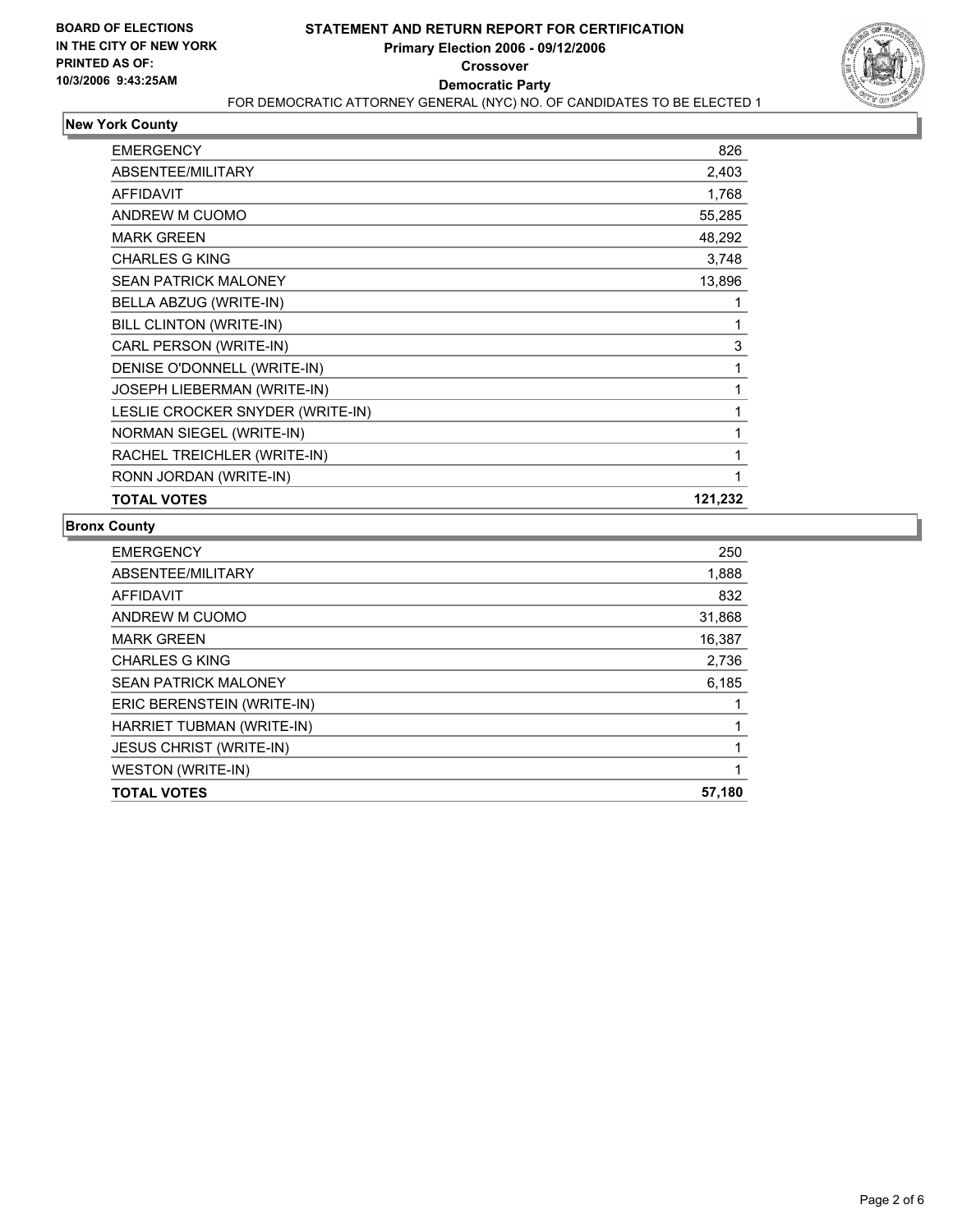

### **Kings County**

| <b>EMERGENCY</b>                 | 1.660            |
|----------------------------------|------------------|
| ABSENTEE/MILITARY                | 3,089            |
| <b>AFFIDAVIT</b>                 | 2,084            |
| ANDREW M CUOMO                   | 67,925           |
| <b>MARK GREEN</b>                | 51,049           |
| <b>CHARLES G KING</b>            | 5,585            |
| <b>SEAN PATRICK MALONEY</b>      | 11,507           |
| ALAN POPPER (WRITE-IN)           | 1                |
| ANDERW CUMO (WRITE-IN)           | 1                |
| ANTHONY C. XANTHAKIS (WRITE-IN)  | $\boldsymbol{2}$ |
| CARL PERSON (WRITE-IN)           | 1                |
| CHARISMA MILLER (WRITE-IN)       | 1                |
| CHARLES BARRON (WRITE-IN)        | 1                |
| <b>COLE ETTMAN (WRITE-IN)</b>    | 1                |
| DAVID BLOOMFIELD (WRITE-IN)      | 1                |
| DAVID CRONCN (WRITE-IN)          | 1                |
| DENISE O'DONNELL (WRITE-IN)      | 1                |
| <b>GEORGE W. BUSH (WRITE-IN)</b> | 1                |
| JEAN BRONGO (WRITE-IN)           | 1                |
| JENNIFER LEVY (WRITE-IN)         | 1                |
| MALACHY (WRITE-IN)               | 1                |
| <b>MARK GREEN (WRITE-IN)</b>     | 1                |
| NOACH DEAR (WRITE-IN)            | 4                |
| RONALD KUBY (WRITE-IN)           | 1                |
| VICKY VOSSEN (WRITE-IN)          | 1                |
| <b>TOTAL VOTES</b>               | 136,088          |

#### **Queens County**

| <b>EMERGENCY</b>            | 779    |
|-----------------------------|--------|
| <b>ABSENTEE/MILITARY</b>    | 2,310  |
| <b>AFFIDAVIT</b>            | 800    |
| ANDREW M CUOMO              | 45,563 |
| <b>MARK GREEN</b>           | 28,369 |
| <b>CHARLES G KING</b>       | 2,831  |
| <b>SEAN PATRICK MALONEY</b> | 6,603  |
| AL SHARPTON (WRITE-IN)      |        |
| ALTON MADDOX (WRITE-IN)     | 1      |
| ANDREW M CUOMO (WRITE-IN)   | 8      |
| CARL PERSON (WRITE-IN)      | 1      |
| CHARLES BARRON (WRITE-IN)   | 1      |
| EDITH COHN (WRITE-IN)       |        |
| FELIX ROMERO (WRITE-IN)     |        |
| <b>JOKO (WRITE-IN)</b>      |        |
| JOSEPH JOHNS (WRITE-IN)     | 1      |
| MARK GREEN (WRITE-IN)       | 8      |
| TAWANA BRAWLEY (WRITE-IN)   |        |
| <b>TOTAL VOTES</b>          | 83,391 |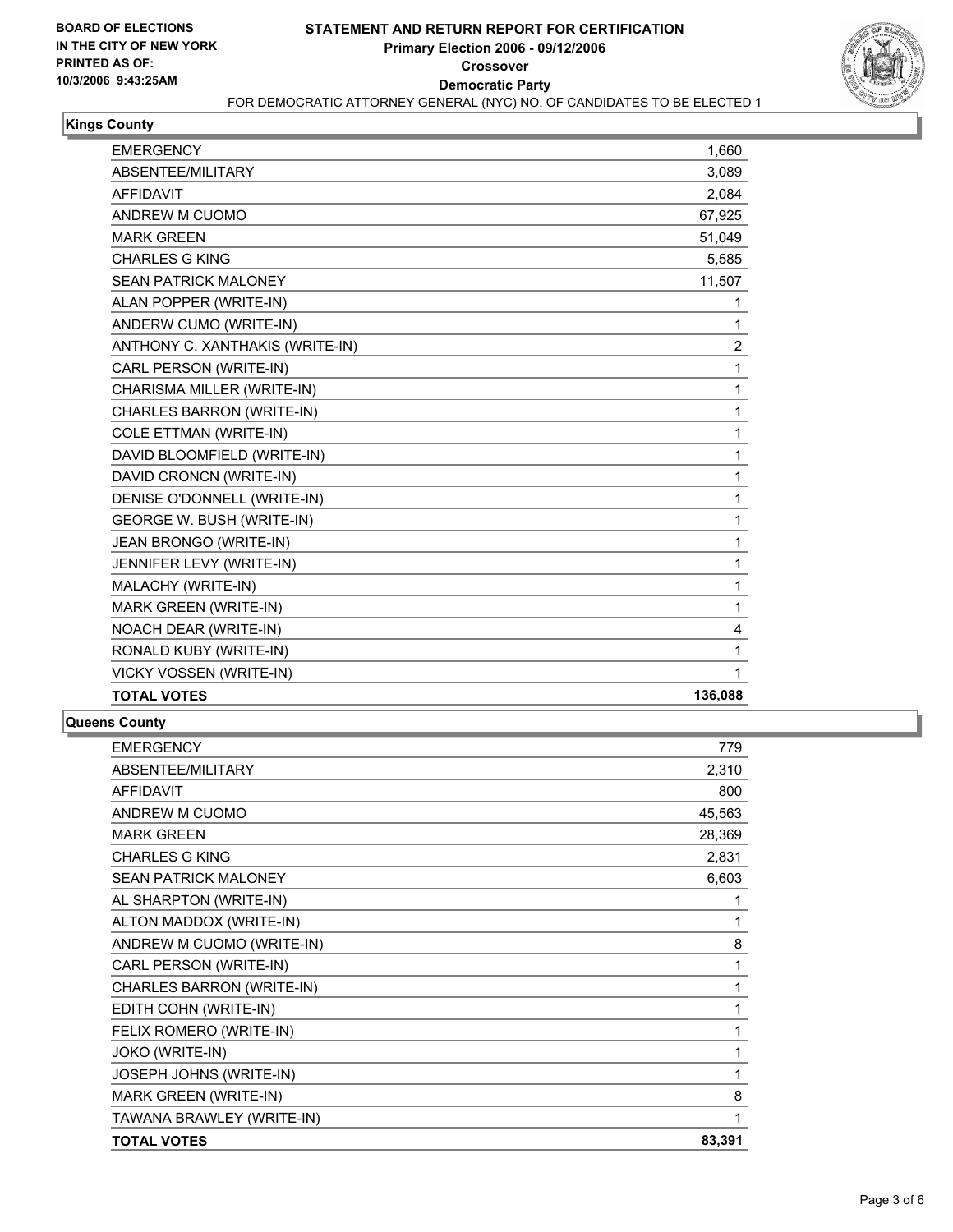

#### **Richmond County**

| <b>EMERGENCY</b>            | 12     |
|-----------------------------|--------|
| ABSENTEE/MILITARY           | 661    |
| AFFIDAVIT                   | 121    |
| ANDREW M CUOMO              | 6,239  |
| <b>MARK GREEN</b>           | 3,659  |
| CHARLES G KING              | 285    |
| <b>SEAN PATRICK MALONEY</b> | 1,098  |
| <b>TOTAL VOTES</b>          | 11,281 |
|                             |        |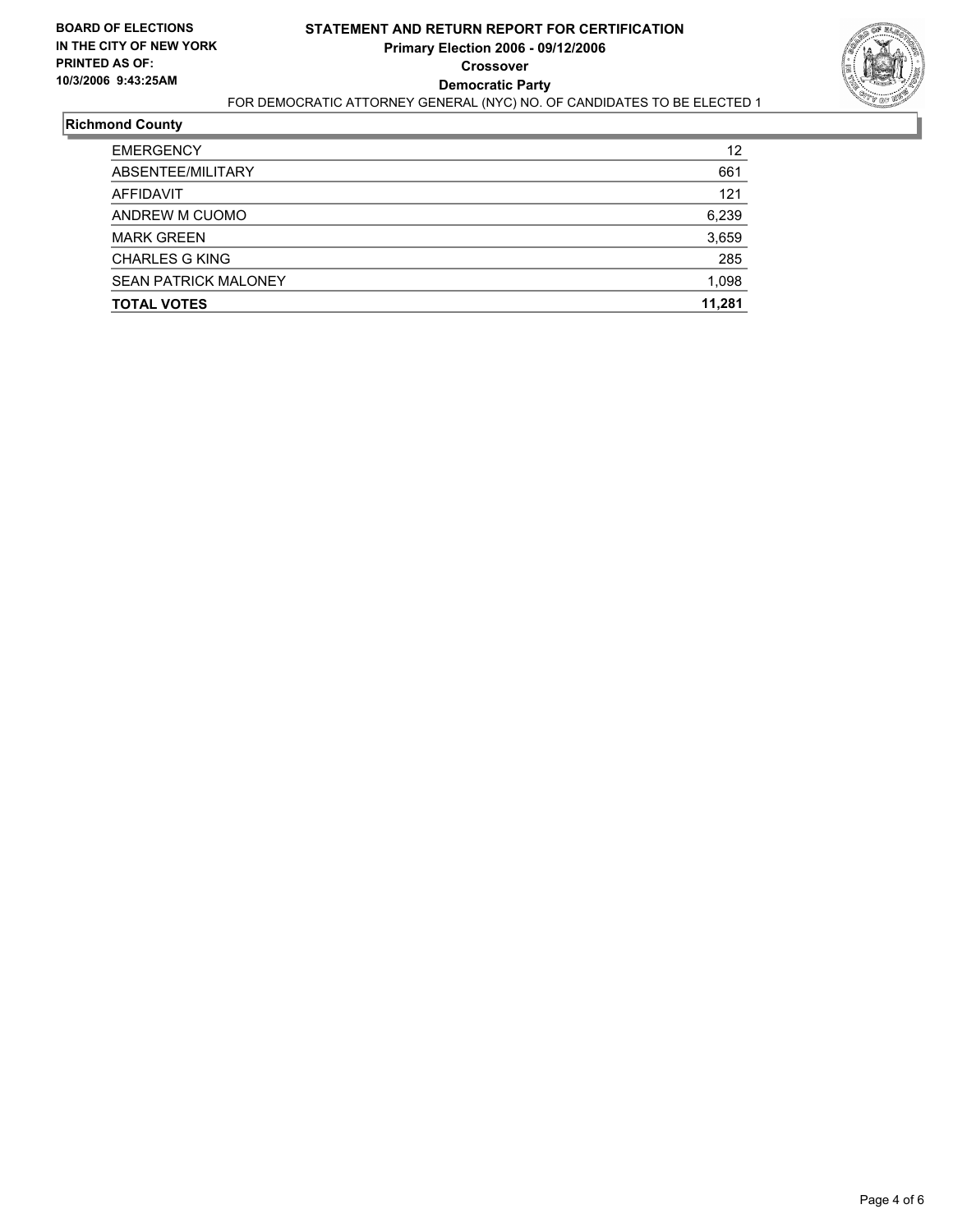

## **TOTAL FOR DEMOCRATIC ATTORNEY GENERAL (NYC)**

| <b>EMERGENCY</b>                 | 3,527                   |
|----------------------------------|-------------------------|
| ABSENTEE/MILITARY                | 10,351                  |
| <b>AFFIDAVIT</b>                 | 5,605                   |
| ANDREW M CUOMO                   | 206,880                 |
| <b>MARK GREEN</b>                | 147,756                 |
| <b>CHARLES G KING</b>            | 15,185                  |
| <b>SEAN PATRICK MALONEY</b>      | 39,289                  |
| AL SHARPTON (WRITE-IN)           | 1                       |
| ALAN POPPER (WRITE-IN)           | 1                       |
| ALTON MADDOX (WRITE-IN)          | 1                       |
| ANDERW CUMO (WRITE-IN)           | 1                       |
| ANDREW M CUOMO (WRITE-IN)        | 8                       |
| ANTHONY C. XANTHAKIS (WRITE-IN)  | $\overline{\mathbf{c}}$ |
| BELLA ABZUG (WRITE-IN)           | $\mathbf 1$             |
| BILL CLINTON (WRITE-IN)          | 1                       |
| CARL PERSON (WRITE-IN)           | 5                       |
| CHARISMA MILLER (WRITE-IN)       | $\mathbf 1$             |
| <b>CHARLES BARRON (WRITE-IN)</b> | $\overline{c}$          |
| <b>COLE ETTMAN (WRITE-IN)</b>    | 1                       |
| DAVID BLOOMFIELD (WRITE-IN)      | $\mathbf{1}$            |
| DAVID CRONCN (WRITE-IN)          | 1                       |
| DENISE O'DONNELL (WRITE-IN)      | $\overline{\mathbf{c}}$ |
| EDITH COHN (WRITE-IN)            | $\mathbf 1$             |
| ERIC BERENSTEIN (WRITE-IN)       | 1                       |
| FELIX ROMERO (WRITE-IN)          | 1                       |
| GEORGE W. BUSH (WRITE-IN)        | 1                       |
| HARRIET TUBMAN (WRITE-IN)        | 1                       |
| JEAN BRONGO (WRITE-IN)           | 1                       |
| JENNIFER LEVY (WRITE-IN)         | $\mathbf 1$             |
| <b>JESUS CHRIST (WRITE-IN)</b>   | 1                       |
| <b>JOKO (WRITE-IN)</b>           | 1                       |
| JOSEPH JOHNS (WRITE-IN)          | 1                       |
| JOSEPH LIEBERMAN (WRITE-IN)      | 1                       |
| LESLIE CROCKER SNYDER (WRITE-IN) | 1                       |
| MALACHY (WRITE-IN)               | 1                       |
| MARK GREEN (WRITE-IN)            | 9                       |
| NOACH DEAR (WRITE-IN)            | 4                       |
| NORMAN SIEGEL (WRITE-IN)         | 1                       |
| RACHEL TREICHLER (WRITE-IN)      | 1                       |
| RONALD KUBY (WRITE-IN)           | 1                       |
| RONN JORDAN (WRITE-IN)           | 1                       |
| TAWANA BRAWLEY (WRITE-IN)        | 1                       |
| VICKY VOSSEN (WRITE-IN)          | 1                       |
| WESTON (WRITE-IN)                | 1                       |
| <b>TOTAL VOTES</b>               | 409,172                 |
|                                  |                         |